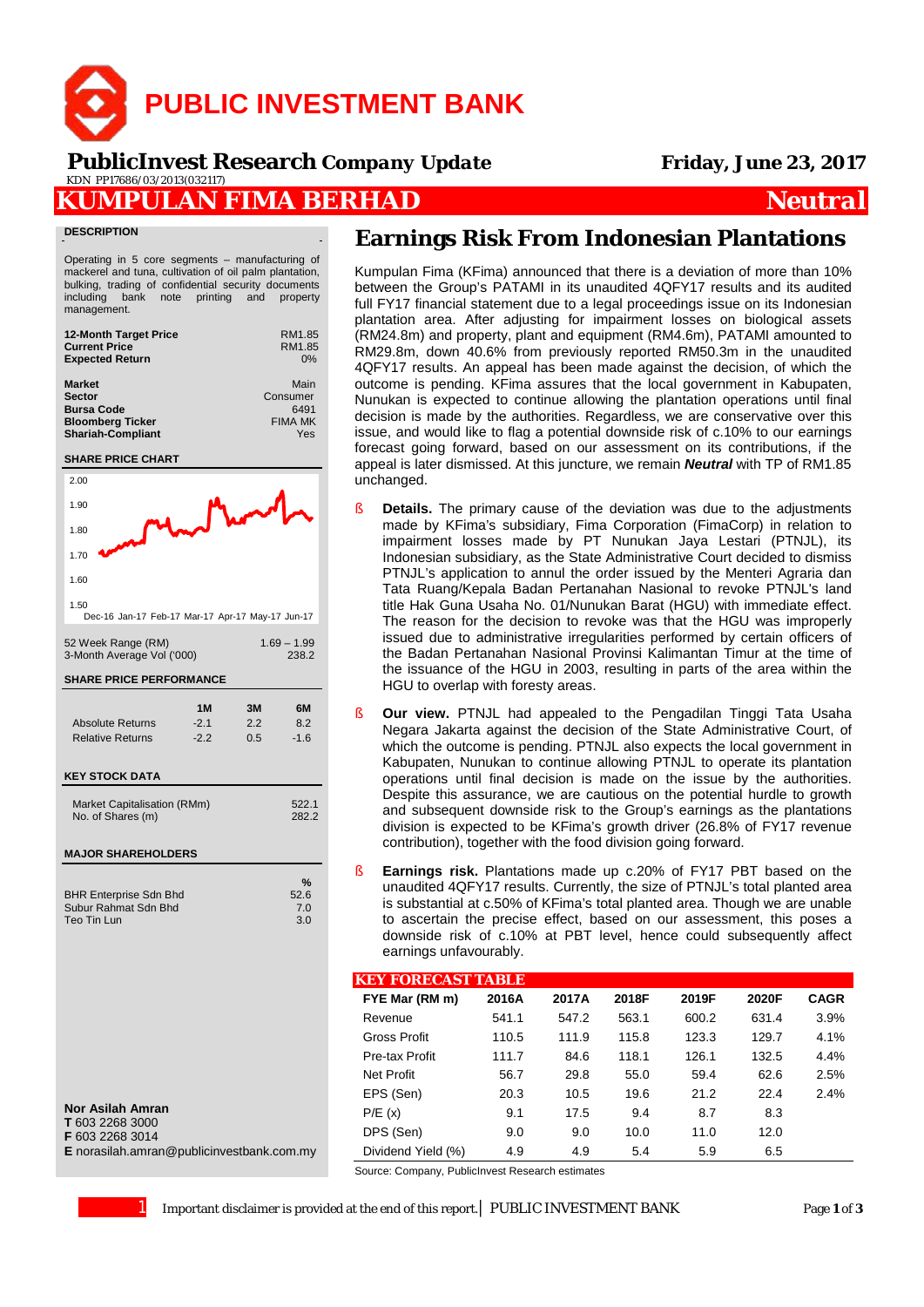# **PUBLIC INVESTMENT BANK BERHAD**

### **KEY FINANCIAL DATA**

| <b>INCOME STATEMENT DATA</b> |          |          |         |          |          |
|------------------------------|----------|----------|---------|----------|----------|
| FYE Mar (RM m)               | 2016A    | 2017A    | 2018F   | 2019F    | 2020F    |
| Revenue                      | 541.1    | 547.2    | 563.1   | 600.2    | 631.4    |
| Operating expenses           | $-430.6$ | $-435.3$ | -447.2  | $-477.0$ | $-501.8$ |
| <b>Operating Profit</b>      | 110.5    | 111.9    | 115.8   | 123.3    | 129.7    |
| Other Income/(Expense)       | 1.7      | $-26.5$  | 2.9     | 2.9      | 2.9      |
| <b>Finance Costs</b>         | $-0.5$   | $-0.7$   | $-0.7$  | 0.0      | 0.0      |
| Pre-tax Profit               | 111.7    | 84.6     | 118.1   | 126.1    | 132.5    |
| Income Tax                   | $-31.7$  | $-34.2$  | $-35.4$ | $-37.8$  | $-39.8$  |
| <b>Effective Tax Rate</b>    | 28.4%    | 32.7%    | 30.0%   | 30.0%    | 30.0%    |
| <b>Minorities</b>            | $-23.3$  | $-20.6$  | $-27.6$ | $-28.9$  | $-30.2$  |
| Net Profit                   | 56.7     | 29.8     | 55.0    | 59.4     | 62.6     |
| Growth                       |          |          |         |          |          |
| Revenue (%)                  | $-1%$    | $1\%$    | 3%      | 7%       | 5%       |
| Gross Profit (%)             | $-7%$    | $1\%$    | 3%      | 6%       | 5%       |
| Net Profit (%)               | $-3%$    | -47%     | 9%      | 8%       | 5%       |

Source: Company, PublicInvest Research estimates

| <b>BALANCE SHEET DATA</b>           |         |         |         |         |         |
|-------------------------------------|---------|---------|---------|---------|---------|
| FYE Mar (RM m)                      | 2016A   | 2017A   | 2018F   | 2019F   | 2020F   |
| Property, Plant & Equipment         | 344.4   | 339.1   | 322.6   | 305.5   | 288.3   |
| Cash and Bank Balances              | 247.6   | 390.8   | 447.2   | 525.3   | 607.9   |
| <b>Receivables</b>                  | 211.5   | 141.5   | 145.7   | 155.4   | 163.5   |
| <b>Other Assets</b>                 | 382.1   | 397.7   | 391.8   | 389.0   | 385.2   |
| <b>Total Assets</b>                 | 1,185.7 | 1,269.0 | 1,307.2 | 1,375.2 | 1,444.9 |
| Payables                            | 104.6   | 112.5   | 109.6   | 116.7   | 122.7   |
| <b>Borrowings</b>                   | 15.3    | 14.5    | 0.0     | 0.0     | 0.0     |
| Deferred tax                        | 47.0    | 39.8    | 39.8    | 39.8    | 39.8    |
| <b>Other Liabilities</b>            | 19.5    | 38.0    | 38.6    | 40.0    | 41.2    |
| <b>Total Liabilities</b>            | 186.4   | 204.8   | 188.0   | 196.6   | 203.7   |
| <b>Total Equity</b>                 | 999.3   | 1,064.2 | 1,119.2 | 1,178.6 | 1,241.2 |
| <b>Total Equity and Liabilities</b> | 1,185.7 | 1,269.0 | 1,307.2 | 1,375.2 | 1,444.9 |

Source: Company, PublicInvest Research estimates

| <b>PER SHARE DATA &amp; RATIOS</b> |       |       |       |       |       |
|------------------------------------|-------|-------|-------|-------|-------|
| <b>FYE Mar</b>                     | 2016A | 2017A | 2018F | 2019F | 2020F |
| Book Value Per Share               | 2.7   | 2.8   | 3.0   | 3.2   | 3.5   |
| EPS (Sen)                          | 20.3  | 10.5  | 19.6  | 21.2  | 22.4  |
| DPS (Sen)                          | 9.0   | 9.0   | 10.0  | 11.0  | 12.0  |
| <b>ROA</b> (%)                     | 4.8%  | 4.0%  | 4.2%  | 4.3%  | 4.3%  |
| ROE (%)                            | 5.7%  | 4.7%  | 4.9%  | 5.0%  | 5.0%  |

Source: Company, PublicInvest Research estimates